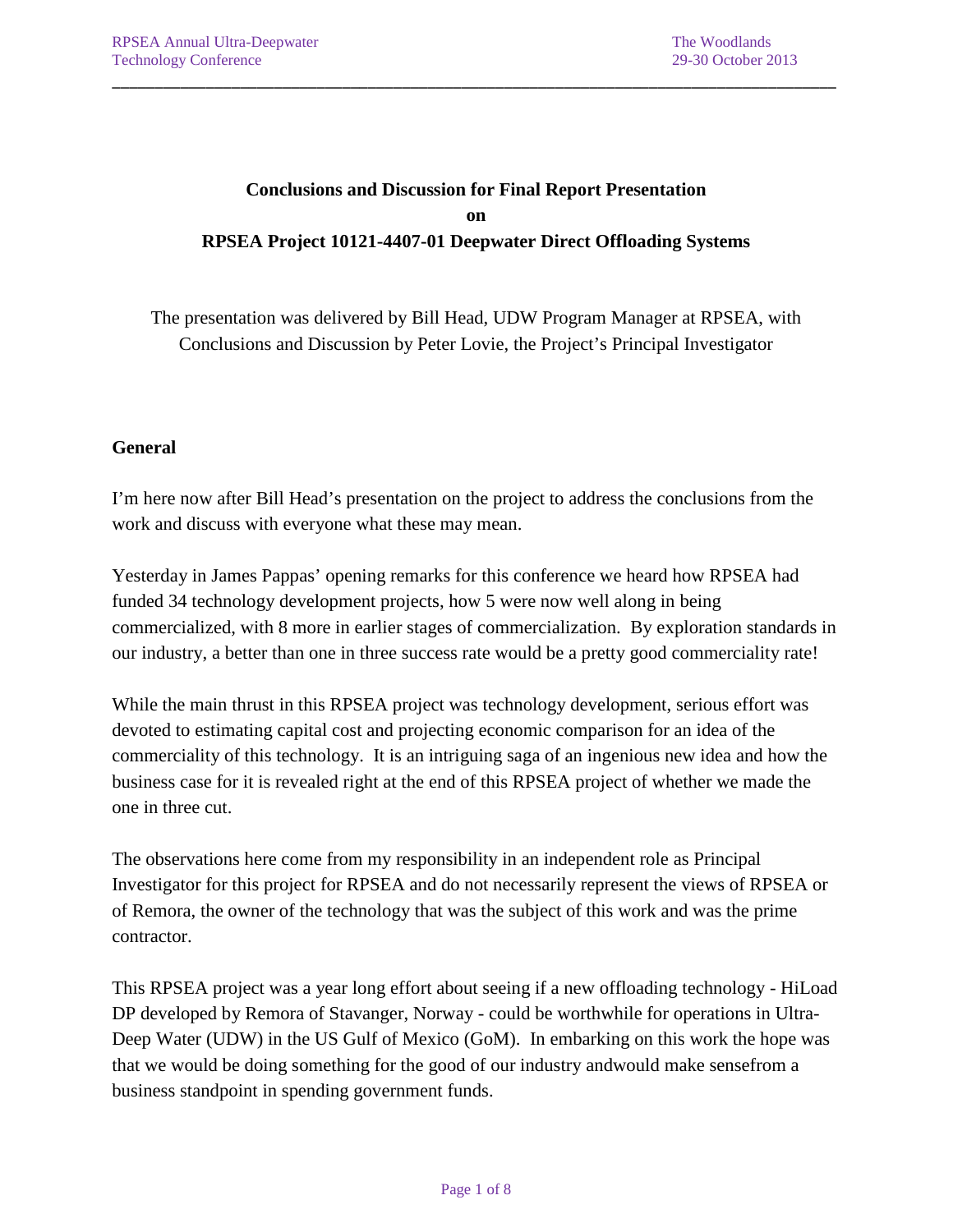#### **Not all new technologies are created equal**

Not every good idea can be developed to where it can make technical sense and also business sense. There are some ideas that are technically quite possible but for one reason or another do not make business sense. For example, three years ago RPSEA considered proposals for developing a design for an Extended Well Test (EWT) vessel for UDW use in US GoM. In years pastI would listen to our reservoir guys lobby for such a vessel, maintaining it could be great for 3-4 months producing from reservoirs where characteristics were not well known, and hence this EWT vessel would be very valuable for high risk large investment developments, reducing uncertainties to improve the viability of prospective field developments. It was not just the GoMoperator I worked for –othersavvy operators said the same.

\_\_\_\_\_\_\_\_\_\_\_\_\_\_\_\_\_\_\_\_\_\_\_\_\_\_\_\_\_\_\_\_\_\_\_\_\_\_\_\_\_\_\_\_\_\_\_\_\_\_\_\_\_\_\_\_\_\_\_\_\_\_\_\_\_\_\_\_\_\_\_\_\_\_\_\_\_\_\_\_\_\_\_\_\_

Unfortunately lining up enough work for such a specialized vessel turned out to be very difficult to align with exploration plans and partner decision processes, which were factors that FPSO contractors had often wrestled with, usually with deal killer scope creep. Despite the enthusiasm of the technical communities in operators and in the engineering firms about to tackle the project, RPSEA decided not or go forward with government funding on that \$3million proposal.

It had been a classic conflict between technology types in operator and engineering contractor communities that could see the technical way ahead but which collided with realities from the business unit types with operators and the business development types in FPSO contractors.

Some technologies move more rapidly to commercialization than others. In our projecthere when examining Technology Readiness Levels (TRLs) and how they can advance more rapidly in one technology over another, we used the example of the round FPSO hull design from Sevan that was conceived in the same year (2001) and same place (Stavanger, Norway) as Remora's HiLoad DP. The round hull FPSO at the *Piranema* development entered service offshore Brazil in 2007 after a 6 year gestation period. In contrast the HiLoad DP had a gestation period of 12 years before it will also enter service in a special configuration in Brazilian waters later in 2013.

Another technology in the marine and offshore world that comes to mind as one that never made it to "prime time" despite a seductive story on its advantages was compressed natural gas (CNG) tankers. For years the debate had raged on why this would be a needed leap forward in transporting natural gas by sea. Despite many millions of dollars invested by multiple developers and shipping companies worldwide, somehow it never caught on. I well remember the technical session at OTC in 2005 that I organized on the topic, with the Coast Guard and shipping companies on hand. The debate continued for several years afterwards too. It boiled down in my mind to a simple ratio of the weight of cargo in the CNG tanker divided by total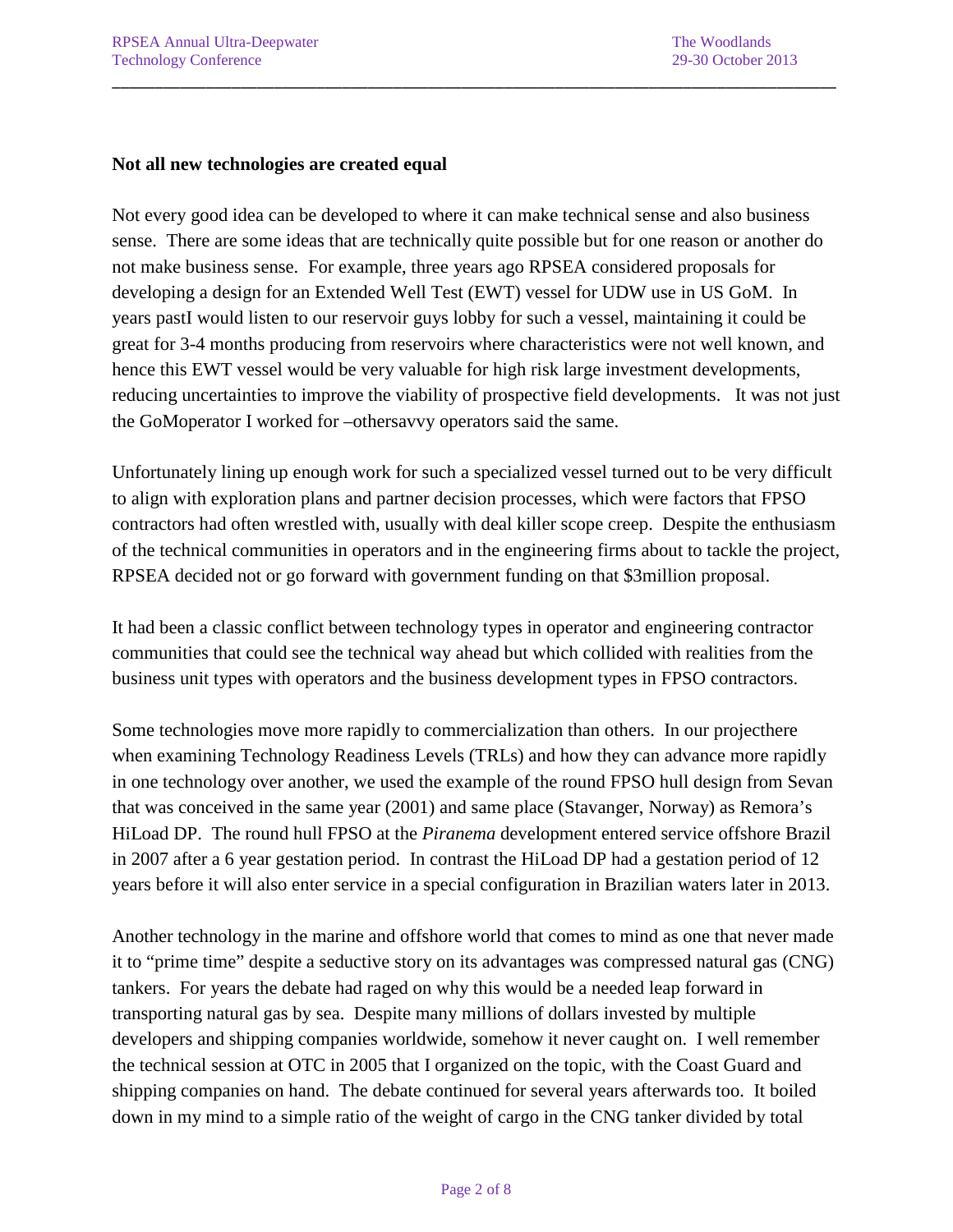displacement of the loadedtanker. The ratio was way lower than for LNG carriers and crude oil tankers: CNG tankers would be spending too much on moving their own steel weight around. The enthusiasts could not overcome the "dismal science"of economics andwhat straw man economic projections said!

\_\_\_\_\_\_\_\_\_\_\_\_\_\_\_\_\_\_\_\_\_\_\_\_\_\_\_\_\_\_\_\_\_\_\_\_\_\_\_\_\_\_\_\_\_\_\_\_\_\_\_\_\_\_\_\_\_\_\_\_\_\_\_\_\_\_\_\_\_\_\_\_\_\_\_\_\_\_\_\_\_\_\_\_\_

The "lack of business case" discussion can be difficult as one can get cast in the role of telling the parents of what in their eyes is a marvelous creation that they have wasted their time. Rather than the parent metaphor, I suggest the ["The Gambler"](http://lovie.org/Media/gambler.php) metaphor as more realistic for the business world. You may have heard these words in the chorus in Kenny Rogers' song:

> "You got to know when to hold 'em, Know when to fold 'em, Know when to walk away, Know when to run . . . ."

### **Technically,HiLoad DP technology can be made to work in UDW GoM**

The project team of five contractors showed that the HiLoad DP technology could indeed be made to work in US GoM, working with the relatively small Handymax size of tankers needed for GoM operations to deliver production from UDW production sources to GoM ports.

HiLoad DP could be designed to be able to contend with GoMmetocean conditions and operate with about 98% uptime, with the relatively high currents present in GoMbut not with the higher loop currents.

As Bill Head pointed out, late in the game once we had discovered the 3 mile limit on voyages for the prototype, it became possible to do something about it and make changes in lifesaving provisions to enable HiLoad DP to work in GoM, disconnect to avoid hurricanes (given proper advance warning) and motor away at 4-5 knots to a safer location.

HiLoad DP could be redesigned to be able to enter the relatively shallow draft (down to 40 ft. or a little less) ports of US GoM, for refuge from a hurricane, maintenance and training. And that redesign would likely save on construction cost.

The tankersit would deal with would be smaller than the prototype built in Norway that was built to handle VLCCs of 2,000,000 bbl capacity. Here in US GoM the predominatesize would be Handymax tankers of about 330,000 bbl capacity,similar to the two shuttle tankers currentlyworking in US GoM for the Petrobras operated *Cascade/Chinook* development employing an FPSO.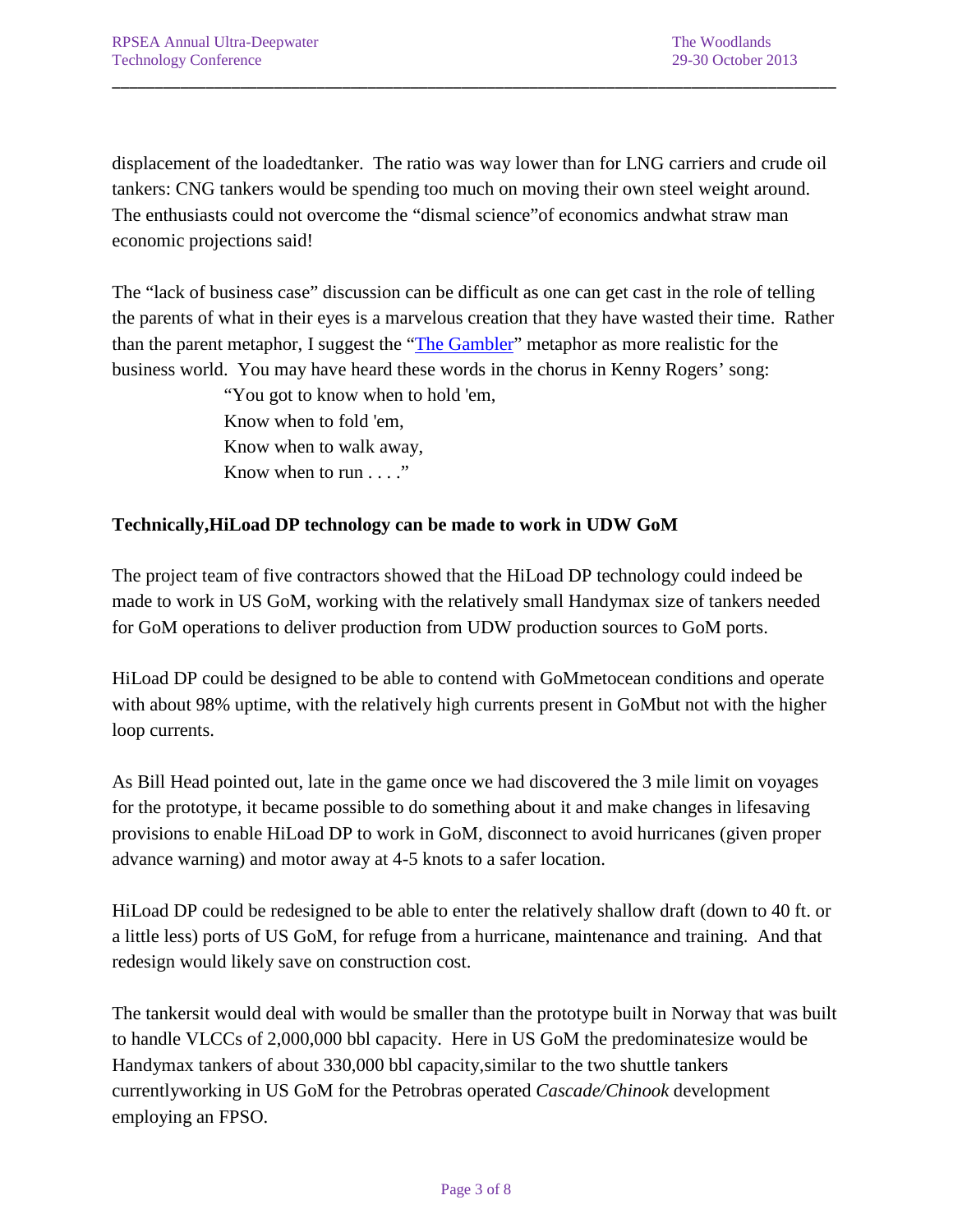Significant due diligence was done to show that a HiLoad DP suitable for US GoM could indeed be built at a GoM yard andwhat might be a reliable project cost and delivery: \$132million and 100 weeks.

\_\_\_\_\_\_\_\_\_\_\_\_\_\_\_\_\_\_\_\_\_\_\_\_\_\_\_\_\_\_\_\_\_\_\_\_\_\_\_\_\_\_\_\_\_\_\_\_\_\_\_\_\_\_\_\_\_\_\_\_\_\_\_\_\_\_\_\_\_\_\_\_\_\_\_\_\_\_\_\_\_\_\_\_\_

#### **Economic projections - conjecture based on careful best guesses**

There are no big fleets of shuttle tankers operating in GoM, in fact there are only two now operating: these at *Cascade/Chinook*. The reality is that the tankers of a size and age suitable for shuttle service are almost always all working in products service (e.g. gasoline and diesel) instead of transporting crude oil.

Tanker availability is made difficult with the existence of the Jones Act, an entrenched piece of legislation dating back to 1920 that requires US flag, US built, owned and crewed vessels for trade from one US port to another. At the end of 2012 there were 25 "GoM suitable" tankers in the Jones Act fleet that potentially might serve as shuttle tankers, in contrast to 1,054 in the world's fleet of foreign flag tankers that would be "GoM suitable".

Shuttle tanker service for the life of a field may run to severalyears, conceivably up to the life span of the tankers for certain of the reservoirs in UDW GoM. So there is no easy way to look at the market and say like in home buying that the comparablesare this or that. But all of this has been encountered before. During 2002-2004 two shuttle tanker companies attempted to introduce shuttle tankers into GoM: Seahorse Shuttling owned by Conoco and American Shuttle Tankers (which I worked for) and employed experience developed by Navion, the Stavanger based pioneer of shuttling. It was not until August 2007 that the first contract for shuttle tankers in GoM was enteredinto between Petrobras and OSG, employing a shuttle tanker configuration different from either of these two pioneers.

The planning and projection of economics had been addressed extensively in that era at Devon Energy where we were 50:50 partner with Petrobras on *Cascade*. Separately from *Cascade* we had to investigate shuttling and pipelines as part of determining how we might develop prospects in a UDW portfolio that was second only to Chevron's in the Lower Tertiary. So quite avolume of work was doneback then and reported on in a paper at DOT 09 which is cited in the project here and was citedon Remora's website.

It is all a long process in making the best possible informed guess at each point, building a preponderance of probabilities. In Devon we were not alone in tacklingstraw man economics in the course of partner meeting I would see the same kind of things done by Chevron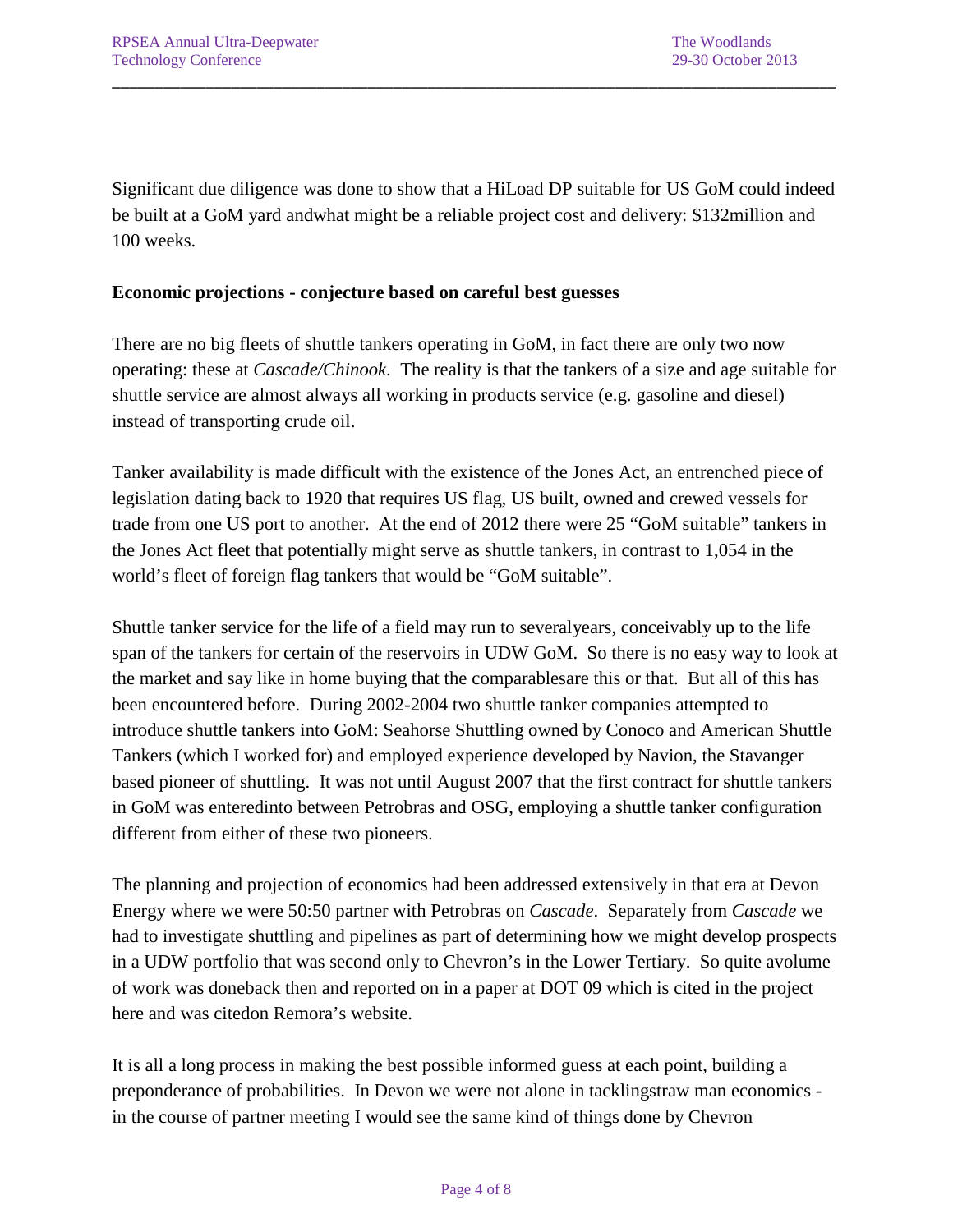Shippingand others in building their "straw man" versions of economics projections for similar requirements.

\_\_\_\_\_\_\_\_\_\_\_\_\_\_\_\_\_\_\_\_\_\_\_\_\_\_\_\_\_\_\_\_\_\_\_\_\_\_\_\_\_\_\_\_\_\_\_\_\_\_\_\_\_\_\_\_\_\_\_\_\_\_\_\_\_\_\_\_\_\_\_\_\_\_\_\_\_\_\_\_\_\_\_\_\_

What made it simpler in thisRPSEA project was that we were trying to discern if there was a pattern of offloading becoming more or less economical through the introduction of the HiLoad DP technology. By adding the HiLoad DP vessel and doing away with a hold off tug and hose handling vessel in two of the competitive options, what would be the difference? And then a simpler comparison was made against the third option of DP2 shuttle tankers: did offloading cost more or less with a HiLoad DP?

### **CAPEX and TC numbers for HiLoad DP for GoM**

Back in January-March I was unable to get indicative numbers from Remora in Stavanger for CAPEX and a corresponding 10 year time charter.So I made them up. The cost of the prototype was never stated but believed to have been somewhere in the \$150-200million range. At first I thought a HiLoad for the much smaller GoM tankers would be perhaps \$80million. Later as analyses of performance under GoMmetocean conditions showed that powering for GoM conditionsupped the CAPEX, plus due diligence inassembling a realistic complete project cost, I increased it to \$120million in July.

In each case I applied rule of thumb ratios to arrive at a day rate for the HiLoadwith its 4 man crew, giving the benefit of doubt that it would be a low risk venture of a proven production system, arriving at the estimate of \$66k/day thatis used inthe slide shown today.

#### **The projected \$/bbl offloading rates are telling for the potential for use of HiLoad DP**

What you see in the slide that Bill shows here are the projections in \$/bbl for typical delivery of crude by shuttle tankersinGoM from typical UDW locations to typical refinery destinations, for both Jones Act and foreign flag tankers. It shows how the HiLoad DP spread is the high cost option for use with bothJones Act and foreign flag tankers.

The cycle times in GoM and the North Sea are both quite similar,meaning that HiLoad DP technology may not have much of a future in the North Sea, probably confirmed by the fact that HiLoad DP developed in Stavanger never did not catch on in the birthplace of shuttling!

A second telling factor in this projection is the relative economics for the production level in GoM. Here we used a steady state production rate of 80,000 bopd for FPSO operations and a somewhat higher rate (96,000 bopd) for the standby emergency applications. These were agreed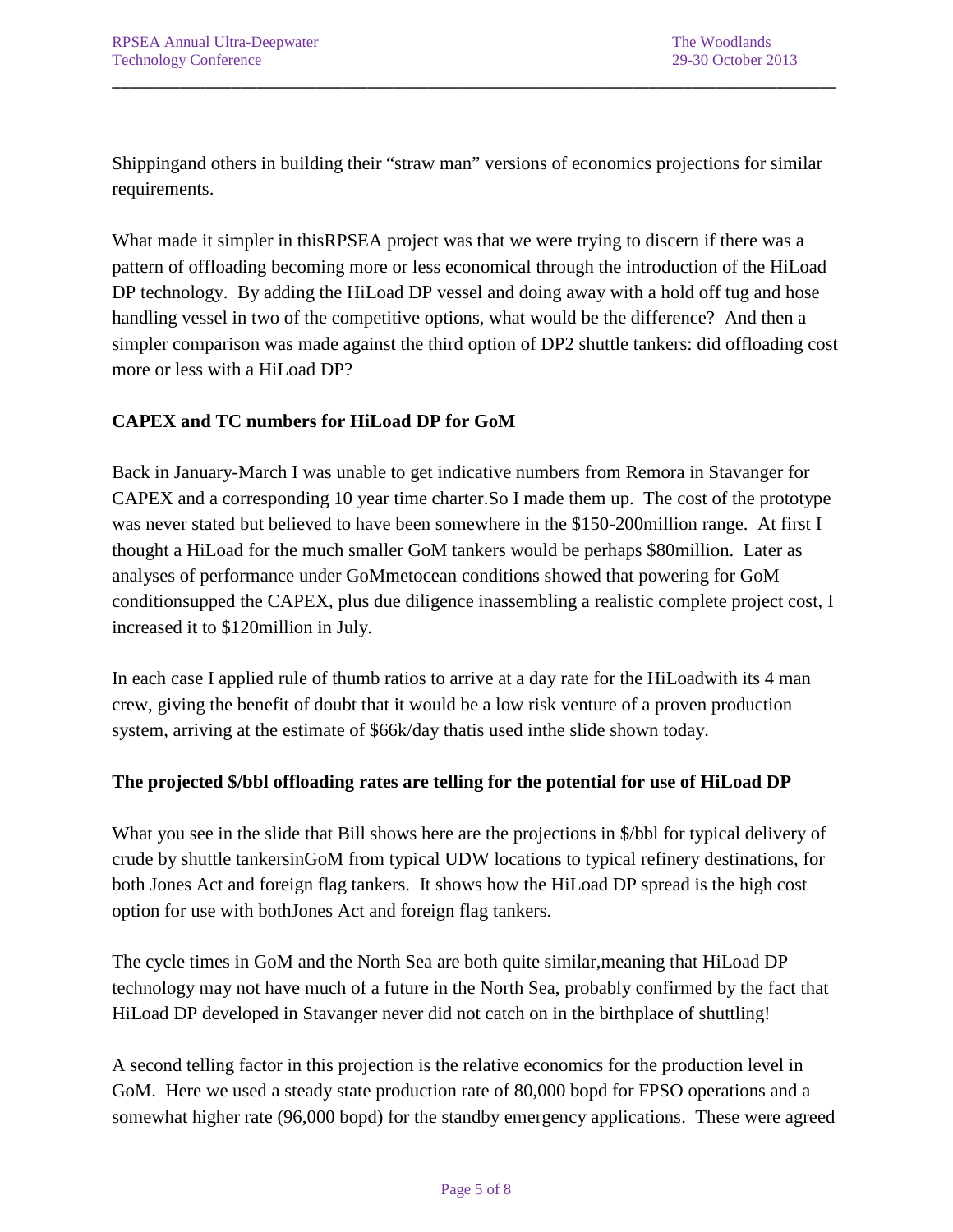with operators early in the project as being representative for US GoM. Today there are 153 FPSOs in service worldwide versus 83 ten years ago. Today the average FPSO production rate is 90,000 bopd versus 74,000 bopd ten years ago –all this according to 2013 data from industry authority IMA.

\_\_\_\_\_\_\_\_\_\_\_\_\_\_\_\_\_\_\_\_\_\_\_\_\_\_\_\_\_\_\_\_\_\_\_\_\_\_\_\_\_\_\_\_\_\_\_\_\_\_\_\_\_\_\_\_\_\_\_\_\_\_\_\_\_\_\_\_\_\_\_\_\_\_\_\_\_\_\_\_\_\_\_\_\_

In other words, if anew offloading technology cannot show a compelling advantage at around 80,000-96,000 bopd, it is likely to be a tough sell anywhere, unless perhaps for some special situation.

### **Basic needfor use of HiLoad in GoM**

At our first Working Project Group meeting (WPG 1 on 13Nov13) with GoM operators on hand we concluded that the outlook for more FPSOs in GoM was limited, probably one more at Shell's *Stones* development but could not see any after that, assuming a ten year outlook. Attention therefore shifted to the potential for standby applications for pipeline disruption and for oil spill loading after a *Macondo* like event. At the end of the project we could not find any industry initiative addressing the pipeline disruption requirement and could not find interest from the two drilling oil spill contractors.

We had to face the conclusion that the basic need was just not there, regardless of good economics or bad economics.

## **Revealing result from Googling right after the last project meeting**

In the week after the last Working Project Group meeting (WPG 5 on 14 August) I Googled HiLoad DP, Remora and Teekay, out of curiosity after being sent a Reuters press story on HiLoad. Two press releases were found, one from Remora for use at OTC and one fromTeekay(NYSE: TOO) dated 21Feb13, referring to plans made the previous November (i.e. three months after this RPSEA project started) for using the HiLoad DP prototype with Petrobras(NYSE: PBR) in Brazil under an expected contract, the terms of which were still to be finalized.

From thesepress releases it became clear that: (a) the HiLoad DP prototype had been sold by Remora to Teekay at about \$34million, (b) subject to satisfactory performance,itwould work on a ten year time charter at around \$54k/day, (c) that Teekay had agreed to pay for modification tosuit operation in Brazil, bringing the total CAPEX to \$55million, and (d) Teekay would provide a tanker as a mother ship, along with the HiLoadDP in the ten year commitment.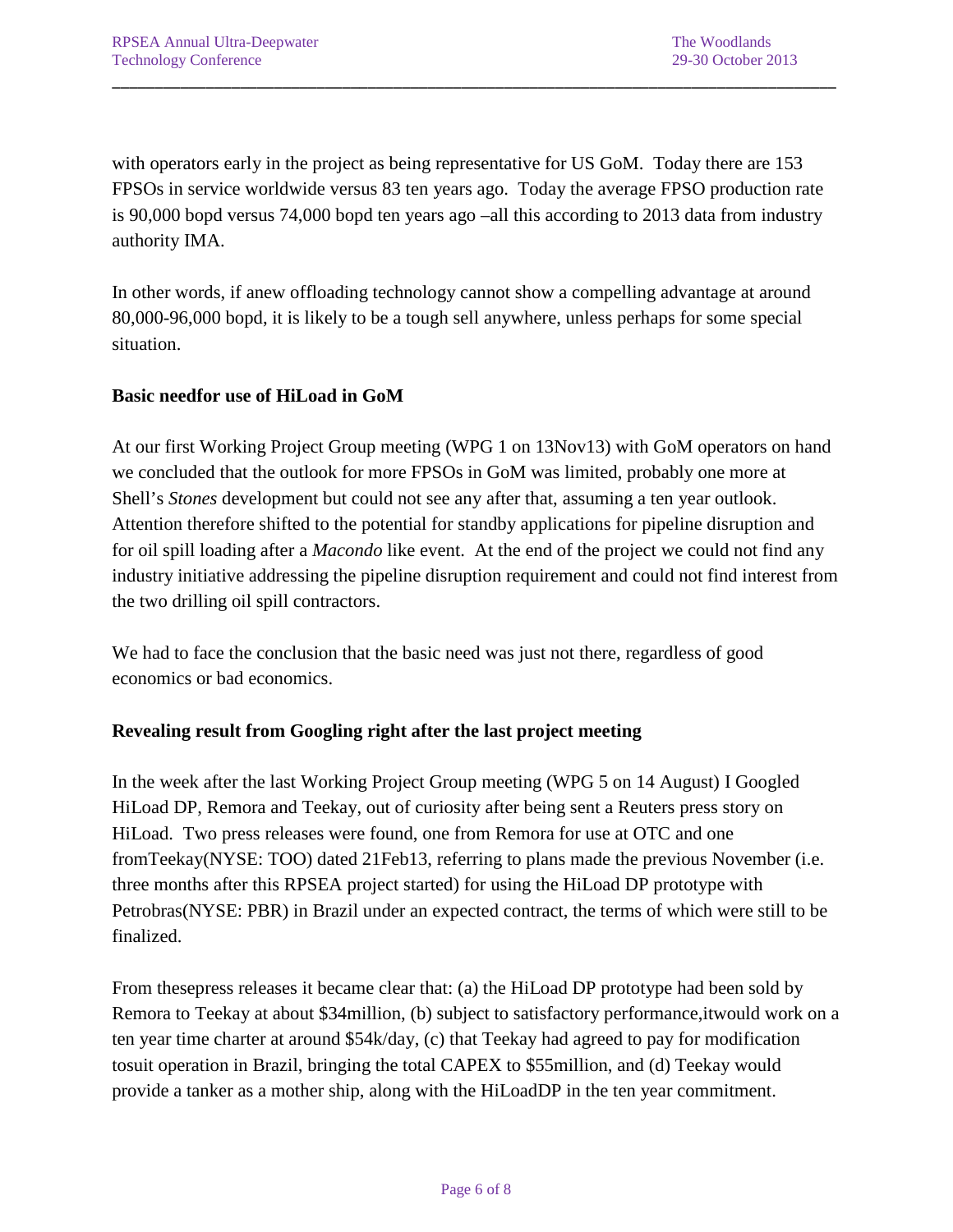From perhaps \$150+milliondown to \$34million was somesteep discountrequired to put the HiLoad DP to work! If the only way this device could go to work was at such a discount and for a special situation, why would anyone invest in it for more normal routine offloading requirements?

\_\_\_\_\_\_\_\_\_\_\_\_\_\_\_\_\_\_\_\_\_\_\_\_\_\_\_\_\_\_\_\_\_\_\_\_\_\_\_\_\_\_\_\_\_\_\_\_\_\_\_\_\_\_\_\_\_\_\_\_\_\_\_\_\_\_\_\_\_\_\_\_\_\_\_\_\_\_\_\_\_\_\_\_\_

Uncovering this situation led to the conclusion that we had been wasting our time onestablishing the feasibility of building a HiLoad DP in a GoM yard, withany hope for commerciality of a \$132million HiLoad DP for UDW GoM.

Now the project's straw man economic projections and observations on the basic need for this technology in UDW GoMall started to fit together.

And RPSEA's humble PI concluded that a Principal Investigator also has to have talents as a Private Investigator early on in these projects!

## Response to Question from Rick Fielder (Consultant): **Is there shipbuilding capacity in the US to build more of these Jones Act tankers?**

Yes, NASSCO in San Diego took an order for four product tankers just a few months ago. Aker Philadelphia built the tankers now in use at *Cascade/Chinook* and several more for products service and would be another choice for new tankers for the Jones Act fleet.

# Response to Question and Comment from Ming Yao Lee (Chevron):

# **HiLoad DP could indeed serve the need for a system to cope with pipeline breaks halting production in UDW**

The need for some kind of tanker offloading system to use inthe event of pipeline disruptions of the kind that happened in 2005 still remains today. Maybe the Rapid Deployment Offloading System (RDOS) concept of 2005-2006 that Chevorn was active on could be revitalized today. There could be a place for an industry group like RPSEA or some other party to assemble interested operators in an industry project to examine solutions that could be provided as an "insurance policy"if you will,kind of like MWCC and Helix have done for a drilling oil spillemergency.

HiLoad DP might be one solution but there are other possibilities too suchas what BP did in chartering in and obtaining a Jones Act waiver for use of a foreign flag DPshuttle tanker in the aftermath of the 2005 hurricane emergency in GoM. Perhaps some kind of "call option" on the use ofone or more foreign flag tankers, pre-agreed and carefully pre-planned might provide